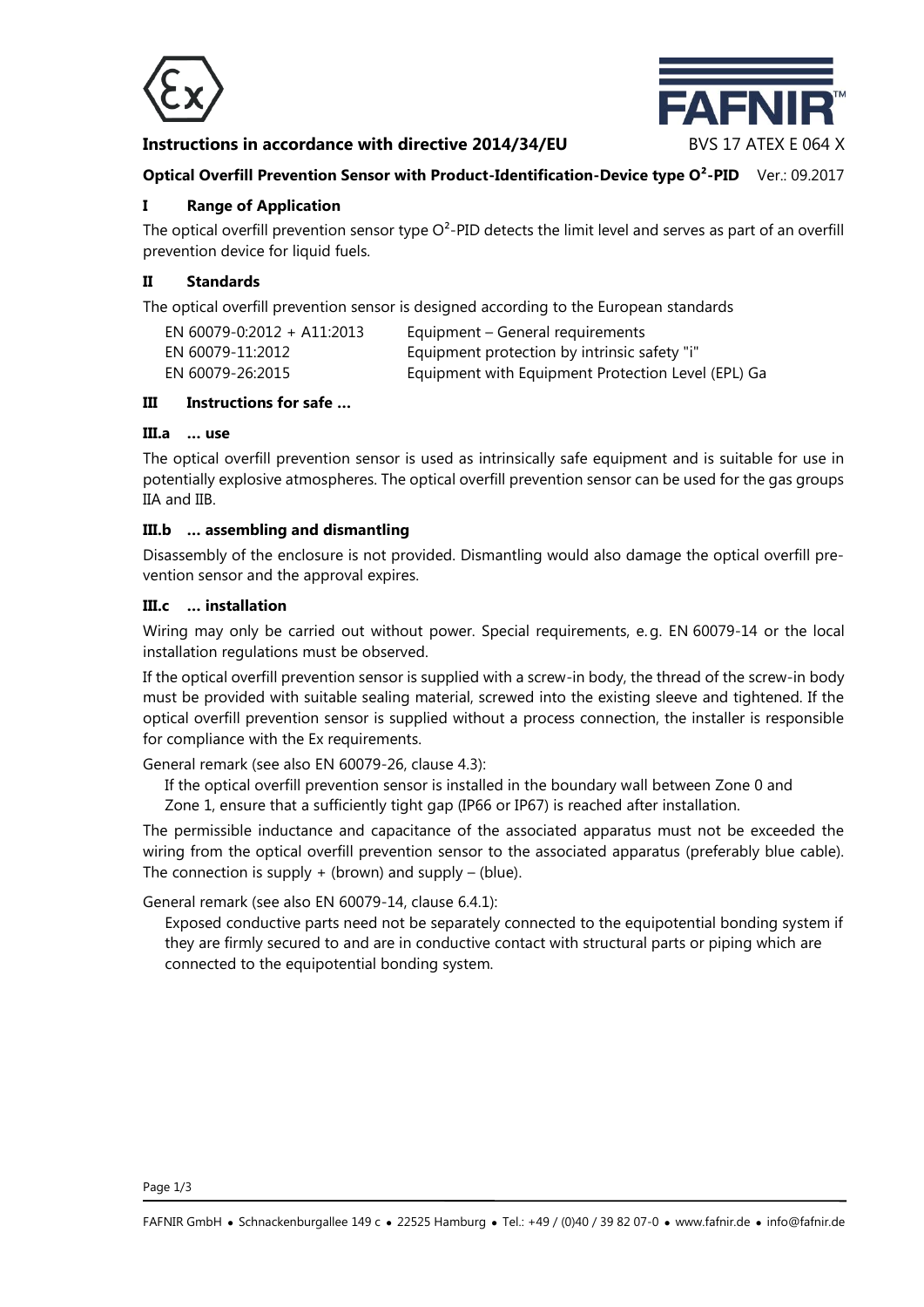



# **III.d … adjustment**

No Ex-relevant adjustments are necessary for the operation of the optical overfill prevention sensor.

### **III.e … putting into service**

Before putting into service, all devices must be checked for correct connection and installation. The electrical supply, including the connected devices, must be checked.

## **III.f … maintenance (servicing and emergency repair)**

The optical overfill prevention sensor is generally maintenance-free. In the event of a defect, this must be returned to FAFNIR or one of its distributors.

Compliance with the requirements for the dielectric strength between the intrinsically safe circuit and the chassis of the optical overfill prevention sensor according to EN 60079-11, clause 6.3.13 exists. Warning: Clean the cable tail only with a damp cloth.

## **IV Equipment marking**

| 1 Manufacturer:       | FAFNIR GmbH, 22525 Hamburg |                                     |  |
|-----------------------|----------------------------|-------------------------------------|--|
| 2 Type designation:   | $O^2$ -PID                 |                                     |  |
| 3 Certificate number: |                            | BVS ATEX E 064 X                    |  |
| 4 Ex marking:         | $\langle \epsilon \rangle$ |                                     |  |
|                       |                            | II 1 G Exia IIB T4 Ga               |  |
|                       |                            | II 1/2 G Ex ia IIB T4 Ga/Gb         |  |
|                       |                            | $II 2 G$ Exia IIB T4 Gb             |  |
| 5 CE marking:         | CE 0044                    |                                     |  |
| 6 Technical data:     |                            | See instructions for technical data |  |
|                       |                            |                                     |  |